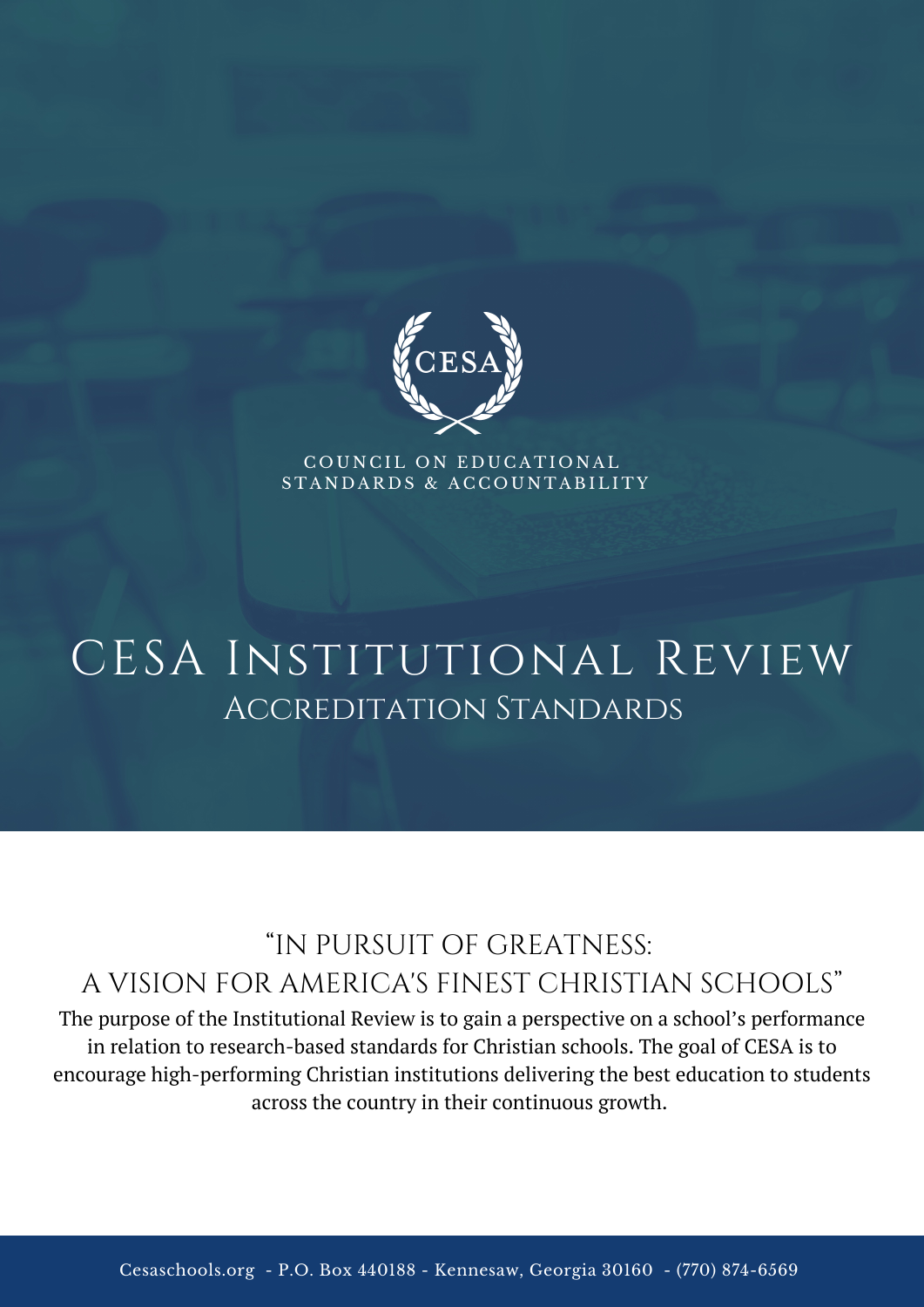

COUNCIL ON EDUCATIONAL STANDARDS & ACCOUNTABILITY

## THERE ARE FIVE CATEGORIES OF STANDARDS

- Mission Clarity 1.
- 2. Effective Governance
- Institutional Viability 3.
- Academic and Programmatic Distinction 4.
- 5. Sense of Coherent Christian Community

#### ADHERENCE TO STANDARDS

Within each section there are major standards that CESA asserts are important to attaining full membership in the Council. We realize schools are in various phases of development and it is important to view each institution individually and according to its strategic goals. In order to pass the CESA Institutional Review the school must meet all primary standards and 80% of the secondary standards.

Standards will be rated according to the following three categories: Meets standard (M), In Progress (IP), or Does Not Meet (DNM) standard. **Please comment on your current status for each standard.**

## STANDARD ONE: MISSION CLARITY

CESA member schools are accredited, mission-driven, Christian institutions aspiring to be academically, programmatically, and institutionally excellent.

#### PRIMARY STANDARDS

1.1 We have a deep commitment to Christian formation, academic, programmatic, and institutional excellence as evident in our published curriculum guide objectives, handbooks, and in our promotional materials.

1.2\_\_\_\_\_ We require all school board members, faculty, staff, and administration to provide written agreement with and a commitment to the institution's philosophy and statement of faith based on the tenets reflected in the Nicene and/or Apostles Creed, the foundational tenets of Christian orthodoxy.

1.3\_\_\_\_\_\_ We are fully accredited by a nationally recognized accreditor.

#### SECONDARY STANDARDS

1.4 Cure faculty and staff are able to articulate our mission and core values in a way that demonstrates understanding and investment in the school's reasons for being.

1.5 The mission is reviewed periodically by the school board and Head, with changes if necessary being made according to the school's bylaws.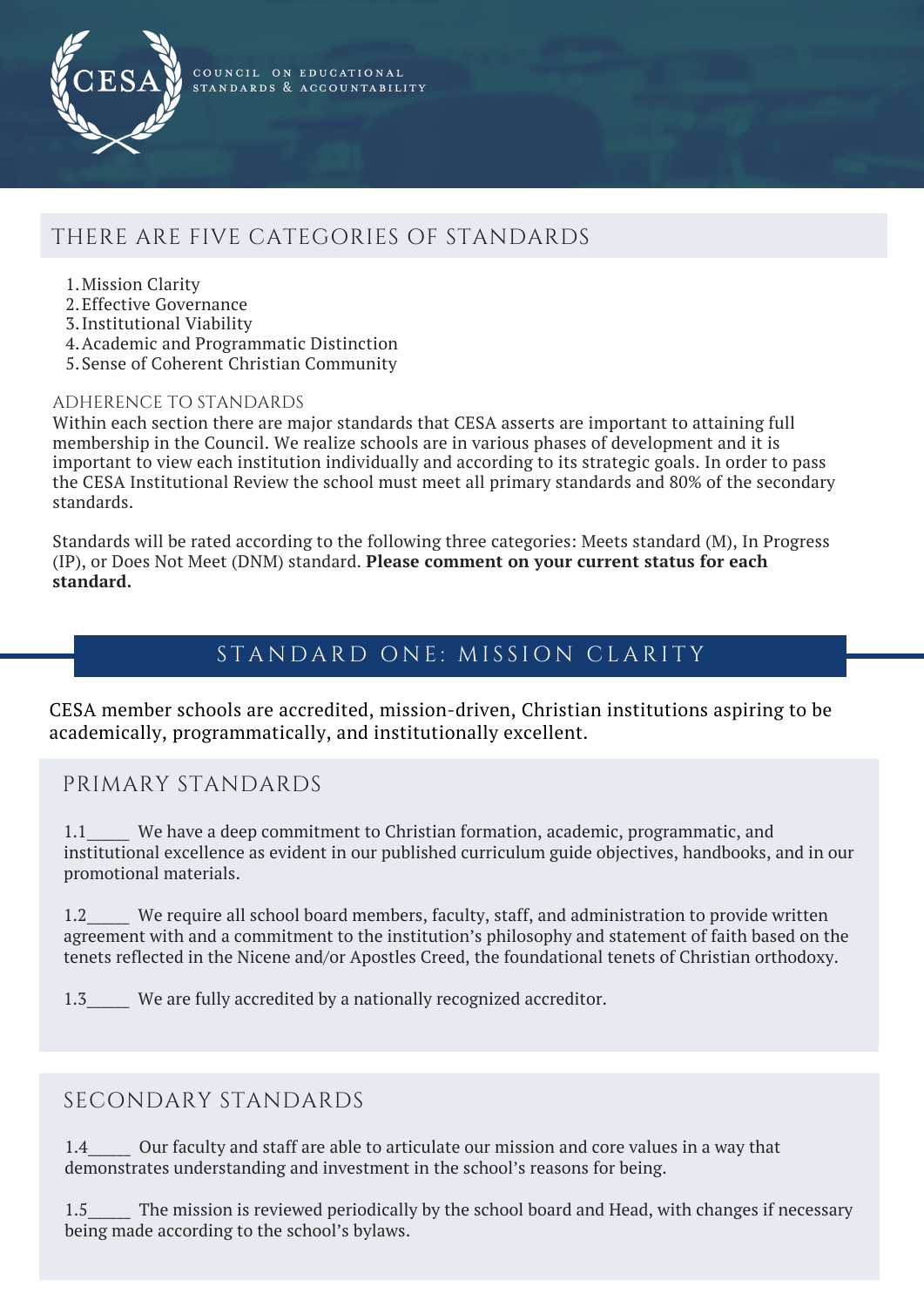#### STANDARD TWO: EFFECTIVE GOVERNANCE

CESA member schools commit to a model of leadership that includes a governing board, which formally (policy statement) and informally (daily practice) delegates the daily operation of the institution to the head of school who supervises the administrative team, faculty, and staff. Throughout this document the term "board" is used as an inclusive term to represent "school board", "board of trustees", "board of directors" and other terms.

#### PRIMARY STANDARDS

2.1\_\_\_\_\_ We have written by-laws and written articles of incorporation that have been reviewed by an attorney licensed to practice in our state. The board has reviewed and approved these legal documents within the last five years.

2.1.1 We (if governed through a formal church/school partnership) have clearly defined parameters for governance that enable the school and church to collaborate in a manner that propels ministry impact while cooperating to sustain distinct business management identities. The school and church have a thoughtfully constructed, written and executed ministry partnership agreement that outlines the role of a church governing body (super board) and the school governing body (school board) with respect to finances, facilities, personnel, and operations. The agreement is constructed to promote accountability, unity, educational excellence, and institutional best practices.

2.1.2 We (if parent-owned or having corporate structure that grants any form of vote to an at-large parent body) have clearly defined parameters regarding the function of the board and the function of the parent body. The parameters are consistent with board governance best practices that establish a limited scope of authority for the parent body and vests primary governance for the school in the elected school board. The agreement is constructed to promote accountability, unity, educational excellence, and institutional best practice.

2.2\_\_\_\_\_\_ We have a continuous improvement process that includes a compelling strategic planning process collaboratively designed and purposefully implemented.

2.2.1 The strategic plan has been communicated to all school stakeholders. 2.2.2\_\_\_\_\_\_ The strategic plan is monitored and has a demonstrated proof of effective implementation.

2.3 The board acts as the "keeper of the mission", reviewing it periodically, and stays at a policy level not getting involved in the day-to-day activities of the school.

2.4 We are governed by a board of no less than seven members and we have policies which articulate the board's primary responsibilities to be oversight of the mission of the school, the fiduciary concerns of the institution, developing broad policy for the institution, financial oversight, supporting/evaluating the head of school, and establishing, supporting, and funding the strategic plan. We designate, in policy and practice, the head of school as the single employee of the school board and assign the head of school executive authority over the vital operations of the school, including, but not limited to, personnel decisions, admissions, student discipline, curriculum and budget management.

2.5 We have written institutional policies detailing standards for academic, administrative, legal, personnel, financial, and other issues that are made available annually to all members of the working community in a Parent/Student Handbook and a Personnel Handbook.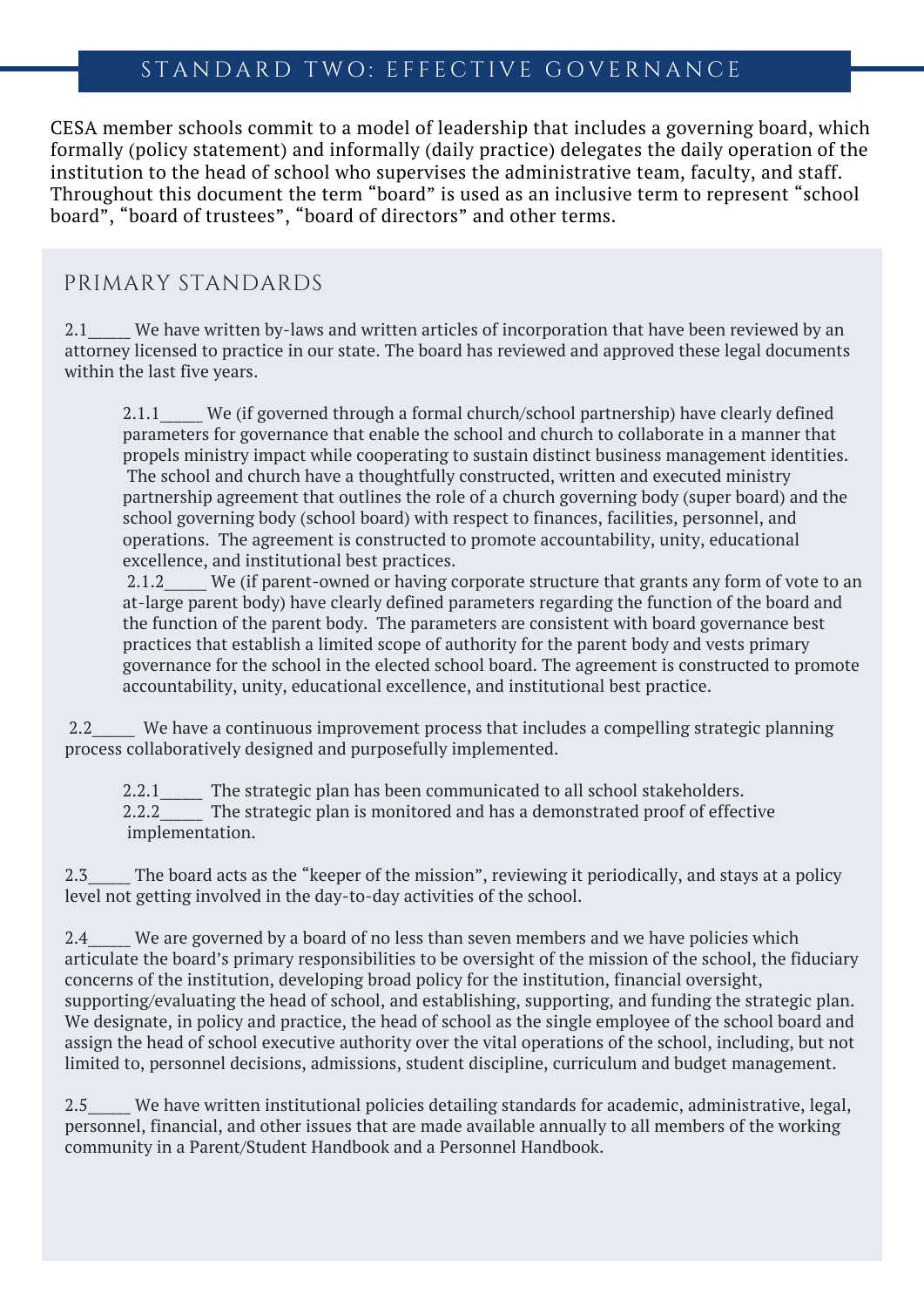## SECONDARY STANDARDS (CONTINUED)

2.6 The board has an annual written evaluation of the head of school. The evaluation includes successful implementation of the strategic plan.

2.6.1 The school board conducts a thorough comparative compensation evaluation for the head of school at a minimum of every five years.

2.6.2 The board provides a multi-year contract to the head of school.

2.6.3 The board thoughtfully considers and plans for effective leadership transitions for the head of school and the school board.

2.7 We have a documented board induction and education program that all board members must complete as a minimum requirement for board membership.

2.7.1 We have a formal, written board self-evaluation process, which all board members must participate in annually.

2.7.2 We have a process for continual board professional development.

2.7.3 We have by-laws that establish a schedule and process for the rotation, resignation, and removal of existing board members, and their replacement with new board members. 2.7.4 We have a board made up of a diverse constituency reflecting the needs of the institution. The board has a developed procedure for identifying prospective members who reflect the diverse population of the school.

2.8 We have implemented our strategic plan through an annual administrative agenda that directs the work of the leadership team and school board.

2.8.1 We utilize an annual performance appraisal process for the administrative team.

2.9\_\_\_\_\_\_ We have a regular reporting process, including metrics and stories of impact, regarding vital operations of the school that is provided by the head of school to the school board so that the school board is fully informed, allowing the head of school to run the school.

2.10 Our employment handbook is reviewed every 2-3 years and our student/parent handbook is reviewed every 5 years by an attorney.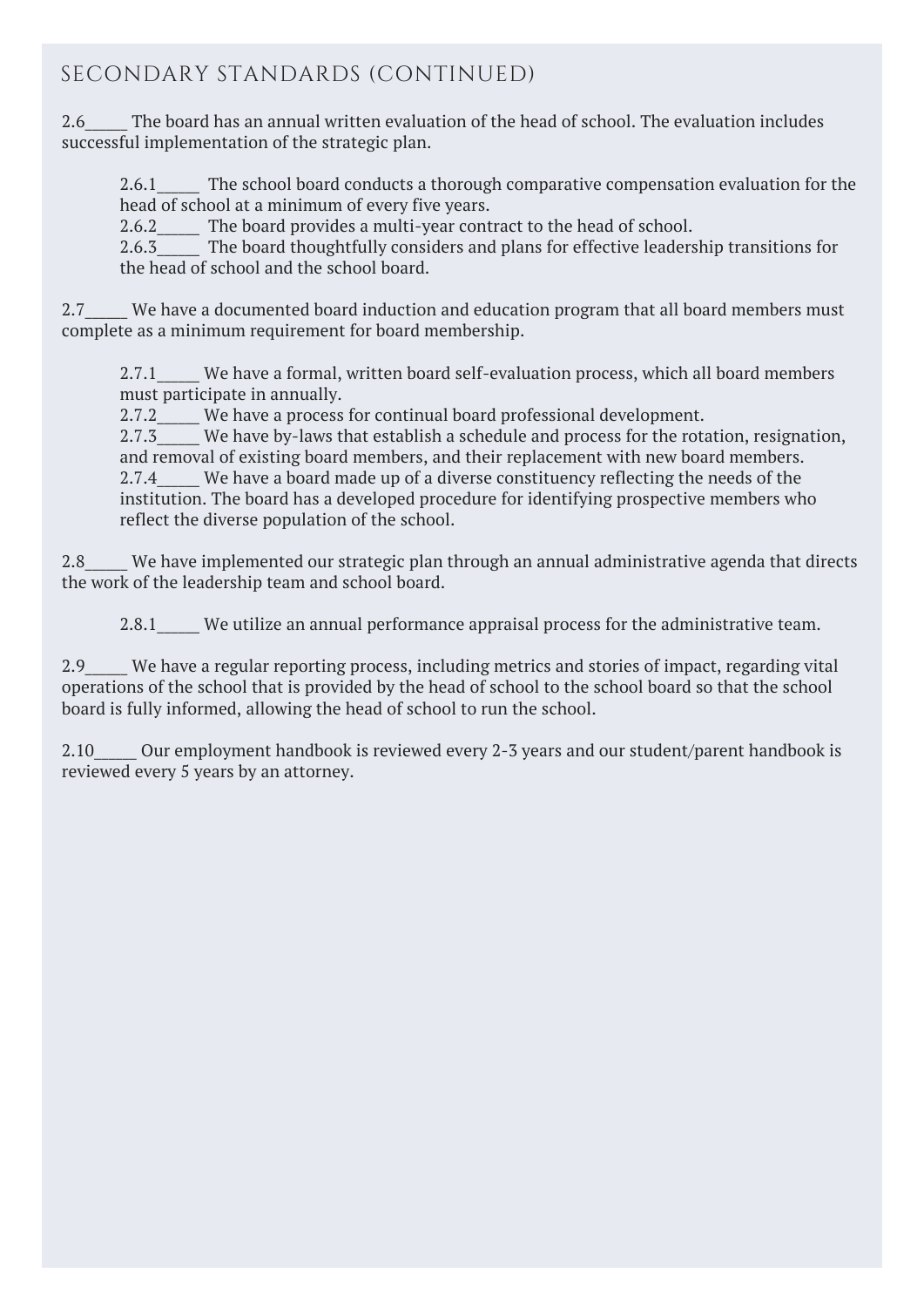#### STANDARD THREE: INSTITUTIONAL VIABILITY

CESA member schools follow best practices that demonstrate astute financial management, appropriate budget forecasting, and thoughtful short- and long-term financial planning processes, for the stability and sustainability of the institution.

#### PRIMARY STANDARDS

3.1\_\_\_\_\_\_ We balance the annual budget without internal borrowing from future years, or from any form of a loan, to cover the current year's expenses or have a board-approved plan to balance our budget in the future.

3.2\_\_\_\_\_\_ We are audited by an independent certified public accounting firm in conformity with U.S. Generally Accepted Auditing Standards (GAAS). The auditor presents the financial review or audited financial statements/report to the board of trustees or finance committee annually. If a review is used annually there must be a full audit of the financial statements every 2 years.

3.3\_\_\_\_\_\_ We pay teachers and administrators a competitive and professional wage benchmarked against other comparable schools.

#### SECONDARY STANDARDS

3.4\_\_\_\_\_\_ We have a minimum of unrestricted cash for 2 months of operating expenses plus current liabilities (including unearned tuition revenue) or have a board-approved plan to gain unrestricted cash in the future.

3.5\_\_\_\_\_\_ Our annual long-term debt service payment is below 10% of the school's annual cash operating expenses.

3.5.1\_\_\_\_\_\_ We have debt service reserves (for schools with mortgage or long-term debt) that equals a minimum of annual debt service costs (principal and interest).

3.5.2\_\_\_\_\_\_ Our debt level (total liabilities) does not exceed 2.5 times the school's unrestricted net assets.

3.5.3\_\_\_\_\_\_ We have a loan to value ratio in which debt does not exceed 80% of the current market value of the underlying property that it collateralizes.

3.6\_\_\_\_\_\_ We have detailed administrative job descriptions for each member of the leadership team.

3.7\_\_\_\_\_\_ We have a clearly defined administrative structure detailed in an organizational chart that is made available to the faculty.

3.8\_\_\_\_\_\_ We have in place business office personnel appropriate to the financial activities of the school.

3.8.1\_\_\_\_\_\_ We have adequate insurance coverage for all students, staff and board that is periodically reviewed.

3.9\_\_\_\_\_\_ The average age of our accounts payable invoices does not exceed 30 days.

3.10\_\_\_\_\_\_ We have a comprehensive crisis management plan and a safety and security plan in writing that is made available to all faculty and staff.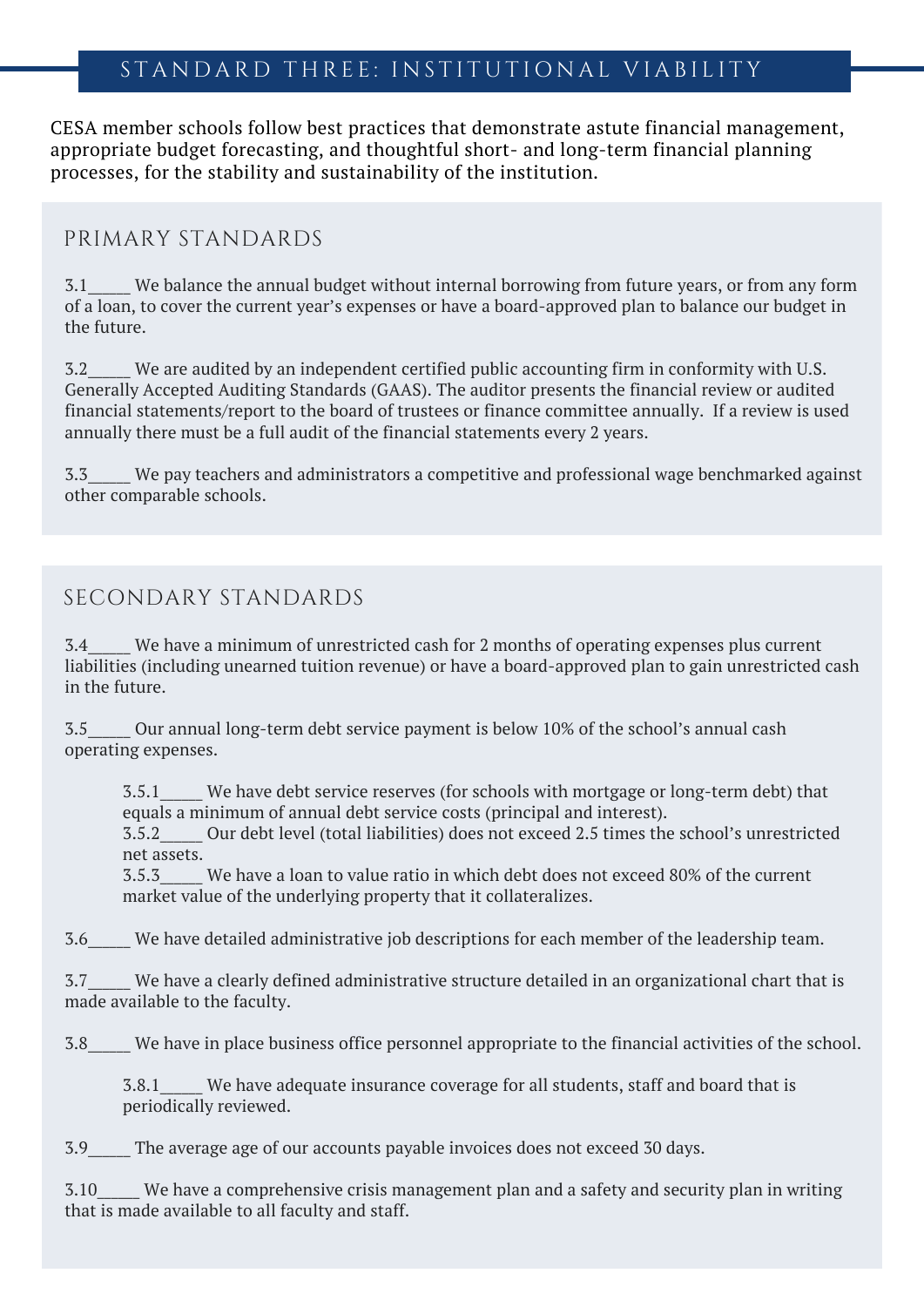## SECONDARY STANDARDS (CONTINUED)

3.11\_\_\_\_\_\_ Our school facilities are aesthetically pleasing and provide for the needs of an outstanding scholastic program, demonstrate adherence to rigorous health standards, and are exceptional with regard to student safety.

3.12\_\_\_\_\_\_ We have a development plan that advances the strategic plan through fund development initiatives, including annual funds, events, capital campaigns, and endowment campaigns.

3.13\_\_\_\_\_\_ We have a school board that understands, and demonstrates through personal practice, that it is their responsibility to fund the strategic plan and create a culture of generosity by making and/or soliciting leadership financial gifts to the school themselves and asking others to do the same.

3.13.1 We have giving and participation goals in place that include, but may not be limited to, the annual fund, capital campaigns, events, planned giving, and other specified forms of giving that support the institution.

3.14\_\_\_\_\_\_ We have a well-written and well-executed enrollment/marketing plan that is updated annually.

3.15\_\_\_\_\_\_ We have enrollment goals that reflect the mission and viability of our school. We track historic comparative data and have plans in place to maintain or improve re-enrollment, new family/student enrollment, offers extended, new prospects, and year-over-year forecasting for budgets.

3.16\_\_\_\_\_\_ We distribute merit-based scholarships and/or need-based tuition assistance in accordance with the school's own written policies and use a third party for assessment of financial needs.

3.17\_\_\_\_\_\_ We have an attractive and easily navigable website and school-controlled social media sites that speak to the current reality of high-tech consumers.

3.18\_\_\_\_\_\_ Privacy of data and records are protected. A plan to implement the best standards for cybersecurity is in place.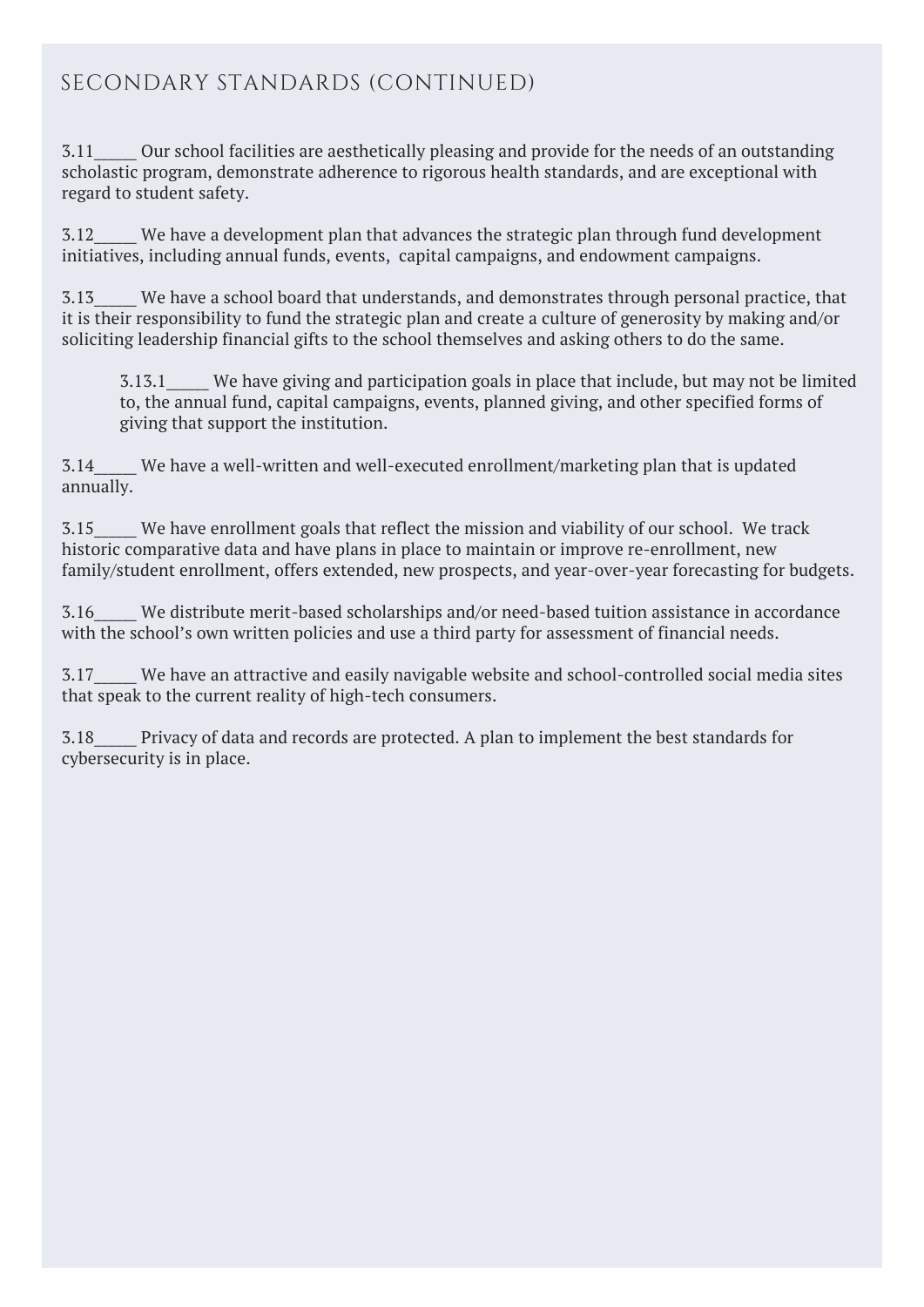CESA member schools shall provide high quality academic, artistic, and athletic programs designed to meet the mission of the school and to distinguish the institution as one of high quality.

#### PRIMARY STANDARDS

4.1\_\_\_\_\_\_ We develop a curriculum that reflects the stated mission of the school and which prepares students as desirable candidates for both higher education and the workplace.

4.1.1\_\_\_\_\_\_ We develop a clearly defined and documented curricular review process to determine school-wide and subject specific curricular goals, objectives, and outcomes. The curriculum is revised on a cyclical basis with a predetermined timeline of no more than five years.

4.2\_\_\_\_\_\_ We utilize a nationally normed standardized examination(s) as an external program assessment tool at multiple grade levels to determine student achievement and school-wide achievement with respect to other benchmark schools and national norms. Schools must demonstrate how they are utilizing the data to improve learning and informing their formative and summative assessments. Schools must strive to use CESA and /or independent school norms as its measurement.

4.3 We recruit, retain, train, and evaluate qualified professionals who are subject area specialists and minimally possess a bachelor's degree from an accredited four-year college or university. Equivalent mastery in certain areas may be accepted with appropriate documentation. We place an emphasis on teaching and learning with the understanding that a highly qualified faculty is necessary to build an institution that catalyzes high quality learning.

4.4 We build academic programs that reflect the stated mission of the institution, its faculty, its learners, and its community, and are research based and intellectually challenging. Our programs encourage intellectual inquiry and teach critical reasoning, analysis, independent thinking, and respect for diverse viewpoints while adhering to and teaching from a Christian worldview.

#### SECONDARY STANDARDS

4.5 We have a policy and procedure for responding to challenged materials.

4.6 We develop curriculum that is vertically and horizontally aligned. The curriculum is communicated in a written curriculum guide for the school community that sets forth a program of study that is academically and intellectually challenging at each level, content rich, and knowledge and skills driven.

4.7\_\_\_\_\_ In addition to standardized testing in 4.2, we utilize an academic assessment program that utilizes both formative and summative assessments for the purpose of understanding student progress toward curricular goals.

4.8\_\_\_\_\_\_ We utilize a performance appraisal process for faculty, which annually evaluates planning and preparation, instruction, classroom environment and management, interpersonal relations, and professional responsibilities. We require students to complete course/teacher evaluations to improve the academic program in grades 9-12. The results are reviewed in some form by the school administration.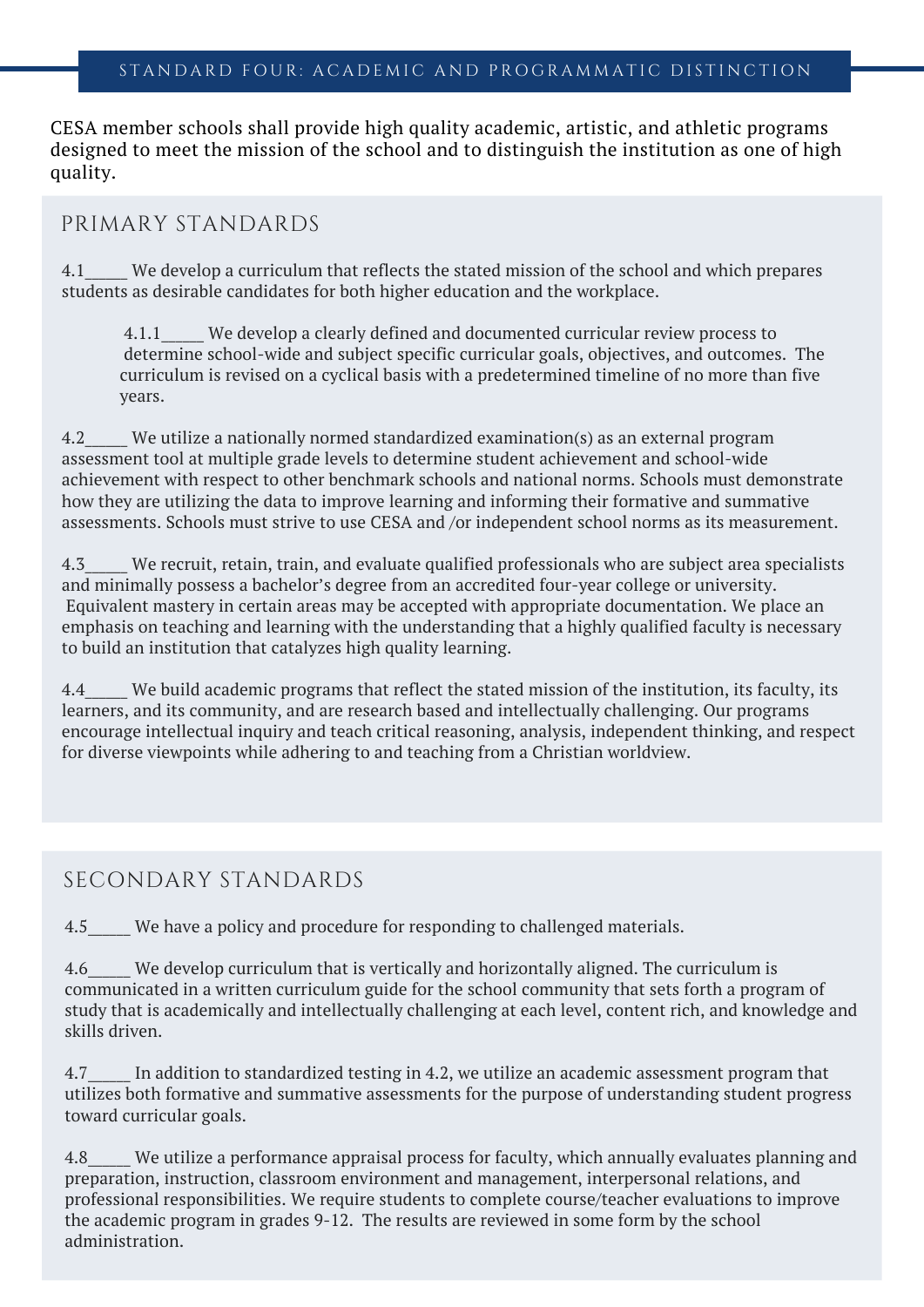### SECONDARY STANDARDS (CONTINUED)

4.9 We use a formal tool to evaluate the faculty culture every three years at a minimum.

4.10 The goal of our professional development program is improvement of the academic program outcomes. We utilize ongoing professional development as a source of professional growth for the faculty, with an understanding that outside professional development can be used to effectively support the work of the institution's in-house program, including attending outside national conferences in order to stay abreast of the current research and best practices in independent schools.

4.10.1 We design an annual professional development calendar detailing the learning outcomes for the faculty for the upcoming school year.

4.10.2 We provide faculty with grade-alike and subject-alike planning and discussion time. 4.10.3 We provide a written program of orientation for new faculty/staff members that lasts for one full year and includes time to observe seasoned master-teachers as well as training in Christian philosophy/distinctiveness, mission/vision, and history of the school.

4.10.4\_\_\_\_\_\_ We have a mentoring program or improvement plan process for faculty in need of professional growth.

4.10.5 We provide, at a minimum, 2% of the personnel line items of the operating budget for professional development. Documentation of in-house PD can be used to meet a portion of this requirement.

4.11 We offer a broad range of extracurricular programs including visual and performing arts, athletics and leadership opportunities.

4.12 We have a written technology plan that incorporates effective management software and learning platforms for student use. Appropriate filters are in place and teacher training is evident within the professional development program of our school.

#### **Standards below are for K-12 Schools Only. K-8 schools are exempt from these standards.**

4.13 \_\_\_\_\_\_ 9-12 Schools: We have a comprehensive program for college placement with a ratio of roughly 1:150 for sophomores, juniors, and seniors enrollment.

4.13.1\_\_\_\_\_\_ The institution implements, evaluates, and monitors processes to identify and address the specialized social, emotional, developmental, and academic needs of students.

4.14\_\_\_\_\_\_ We utilize nationally recognized achievement tests (i.e. AP examinations, SAT examinations, ACT examinations, etc.) as both summative and formative measures to ensure student learning is maximized and instruction is informed.

4.14.1 We have external assessments and benchmarks in place, measure our students against students in other independent schools nationally. This includes the SAT, ACT, AP pass rates, or some other form of regularly benchmarked scores. The school's average score exceeds the national average.